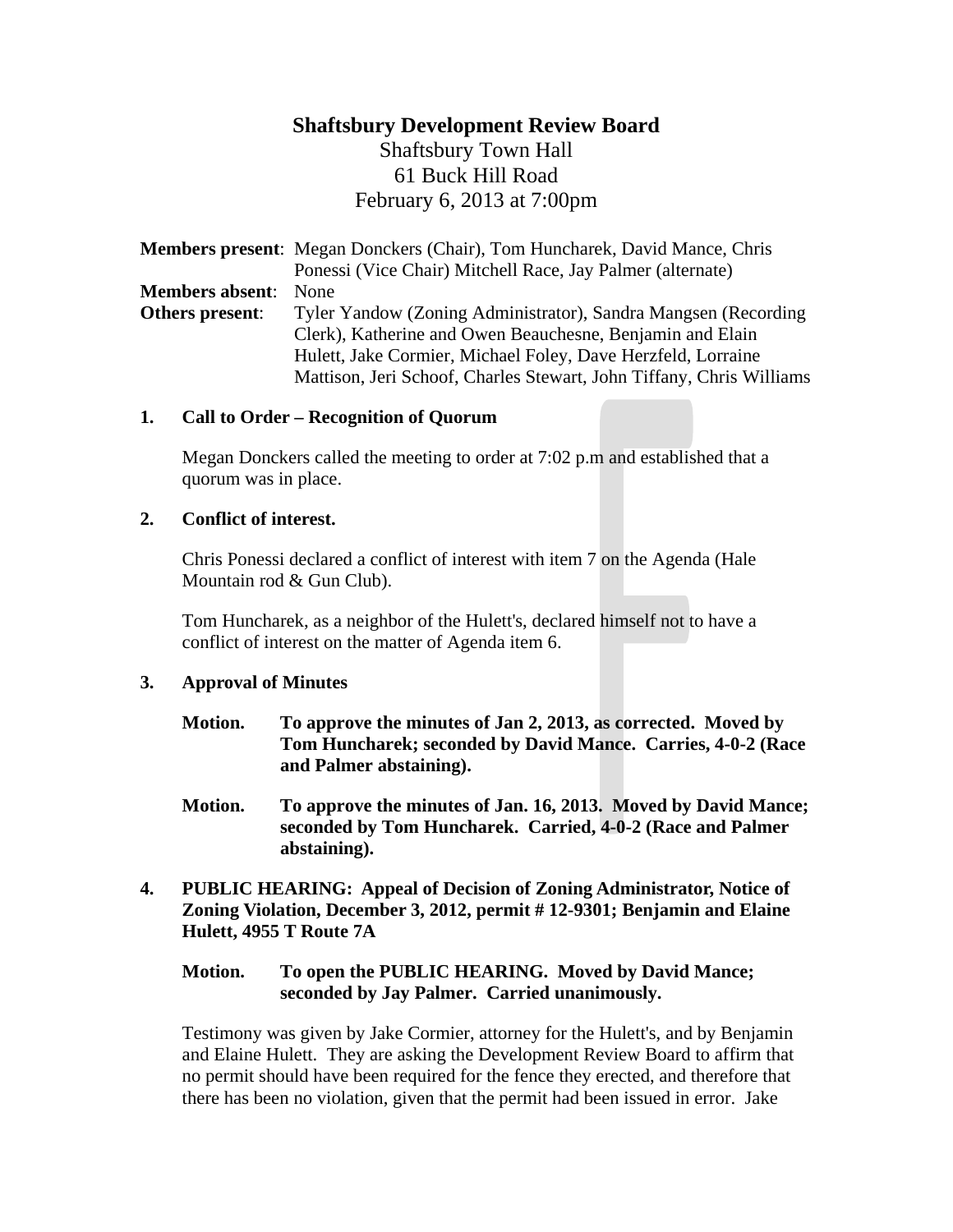Cormier reviewed the timeline from its beginning in August, 2012. Relevant correspondence was made available to the Board members.

Mr. Cormier asserted that the Hulett's had been instructed to make application for a permit by the former interim zoning administrator (William Jakubowski), and had done so. That permit was approved with conditions by the Development Review Board.

David Mance pointed out that the Board had been concerned with the possible use of machinery near the stream, which would require a permit. The Hulett's assert that no machinery was used, and that there was no excavation. Moreover, they assert that they were not informed on the permit of their right to appeal.

## **Motion. To close the public hearing and take this matter into deliberative session for further discussion. Moved by David Mance; seconded by Tom Huncharek. Carried unanimously.**

## **5. PUBLIC HEARING CONTINUED: Hale Mountain Rod & Gun Club Rod & Gun Club Road, Site Development Plan Review, permit #12-9334 (Old permits # 12-8922 through 12-8934).**

Chris Ponessi left the table.

Megan Donckers reviewed the requirements of the Court Order directing the Rod & Gun Club to seek a permit for pre-existing improvements to the club's site. She noted that several of the court's requirements have been met and are shown on the site plan, but that several remain to be added in order for the permit to be approved. These include the well, removal of the red pines on the property, construction of a berm, and addition of a culvert.

John Tiffany and Charles Stewart offered testimony, as did Owen and Kaherine Beauchesne (abutting neighbors).

Owen Beauchesne attempted to introduce copies of a VT Environmental Court Decision, but Megan Donckers and David Mance explained that the decision was not relevant to the current matter before the Board, which simply directs the Club to seek approval for its site plan.

The representatives of the Club were advised to submit an amended application, in conformity with the court order, whereupon the application will be considered further.

The Hearing is continued until the meeting of Feb. 20, 2013.

#### **5. Approval of rules and procedures.**

Chris Ponessi returned to the table.